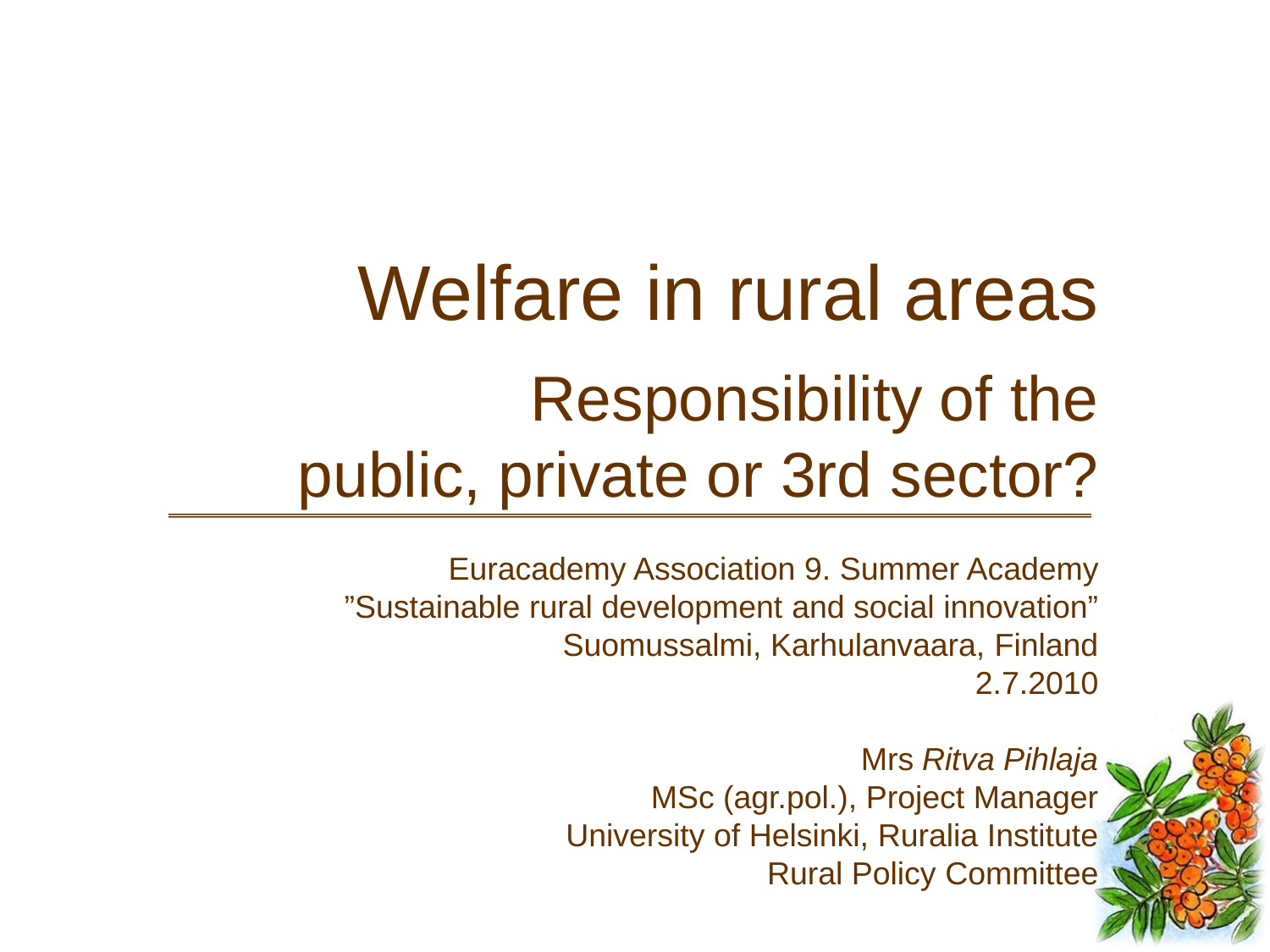## rural areas?

3rd sector?

## Finnish welfare state *strong public responsibility*

Market and competition oriented paradigm

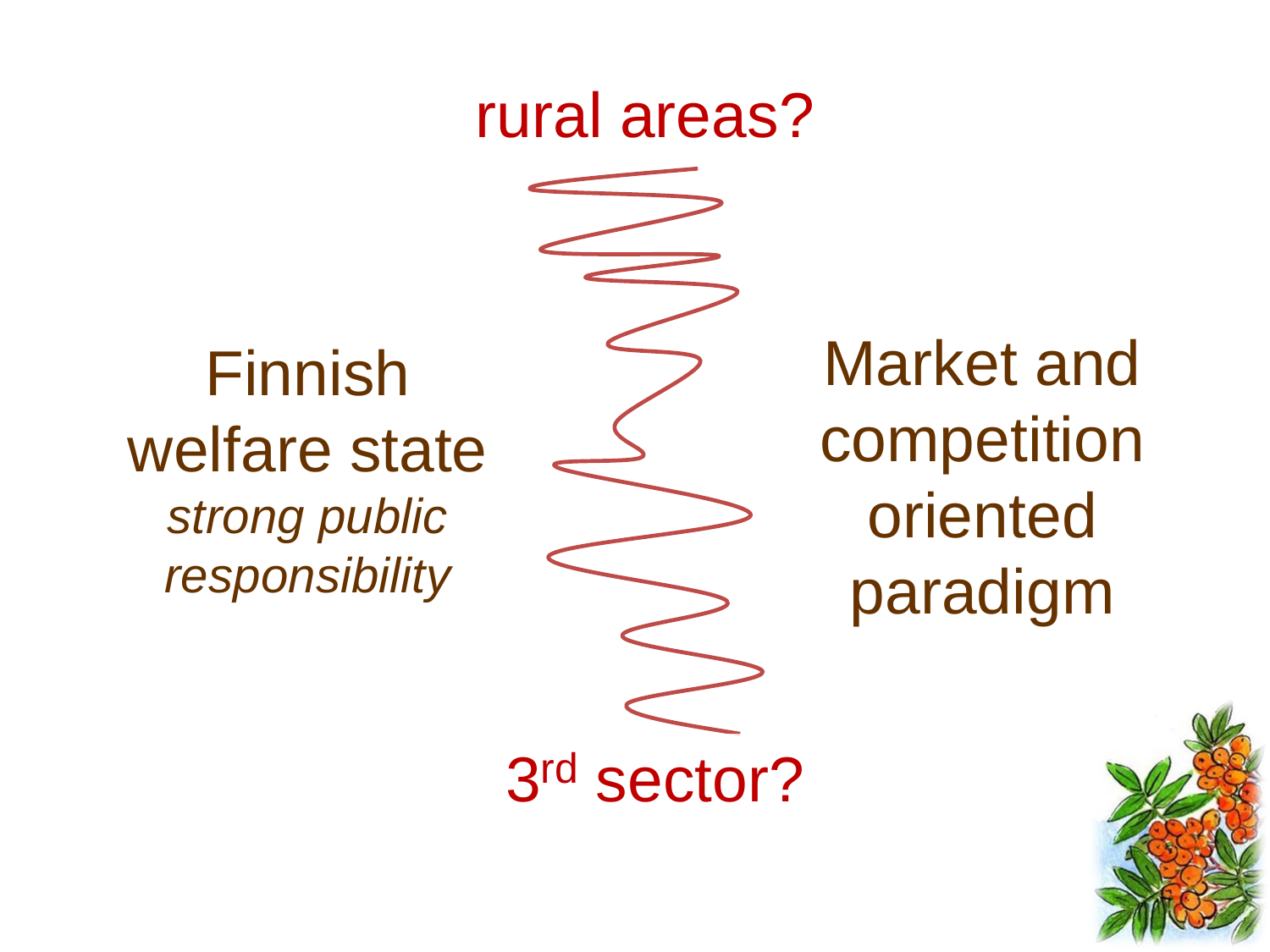## Total value produced in social services in Finland 2000 ja 2008: public, private and 3rd sector

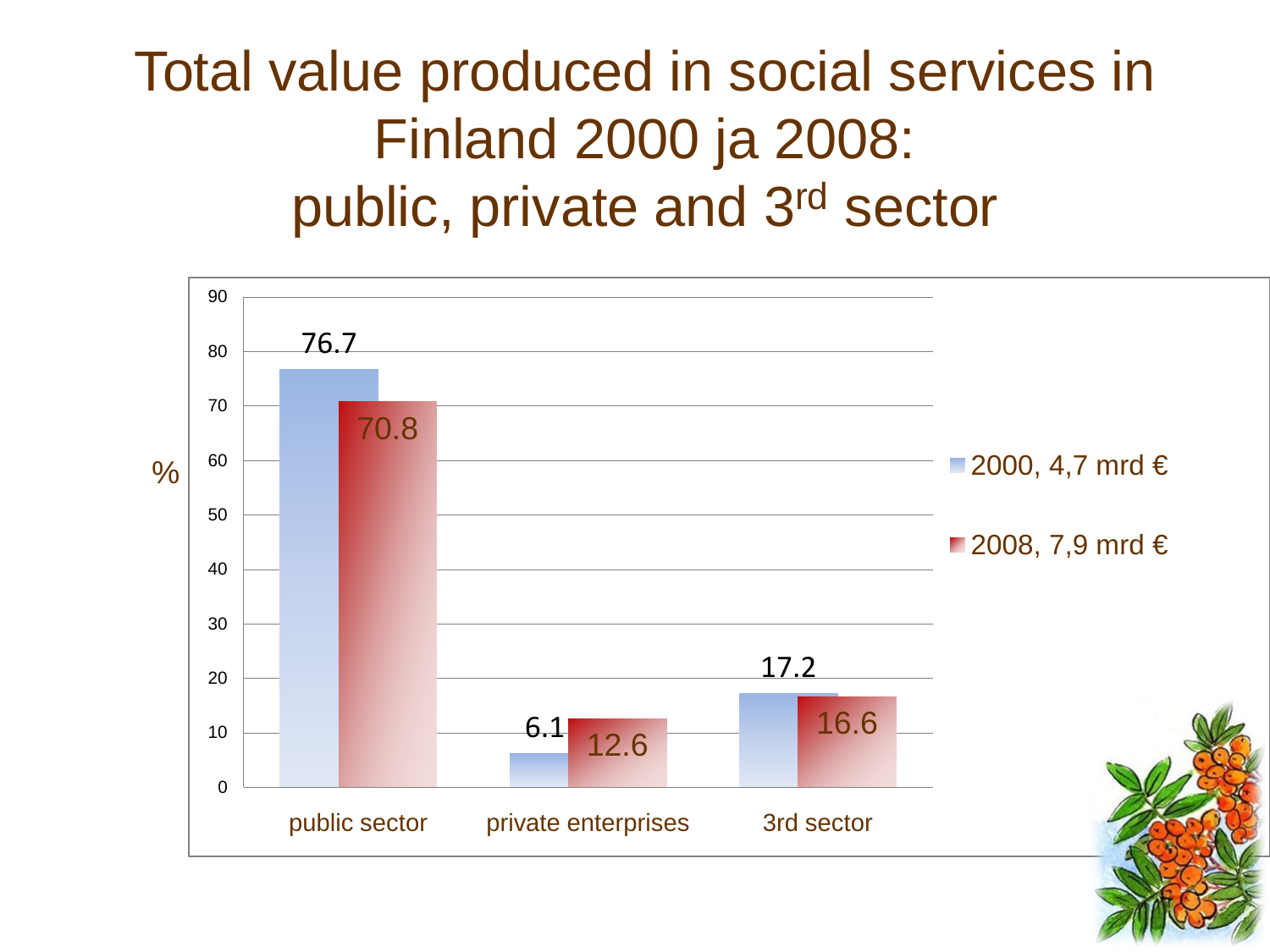# Finland is getting older

| $27 - 29$        | ľ            |
|------------------|--------------|
| $30 - 34$        | ('           |
| $35 - 39$        | (2)          |
| 40 - 44          | (8)          |
| 45 - 49          | (118)        |
| 50 - 54          | (90          |
| 55 - 64          | 9،)          |
| Lowest:          |              |
| Liminka          |              |
| Tyrnävä<br>Luoto | こくえん くう くうこう |
| Lumijoki         |              |
| Perho            |              |
| Sievi            |              |
|                  |              |
| Highest:         |              |
| tubanka          |              |

| Luhanka    |   |
|------------|---|
| Savonranta | F |
| Puumala    | ŀ |
| Tervo      | F |
| Kuhmoinen  | ŀ |

Source: The Association of Finnish Local and Regional Authorities

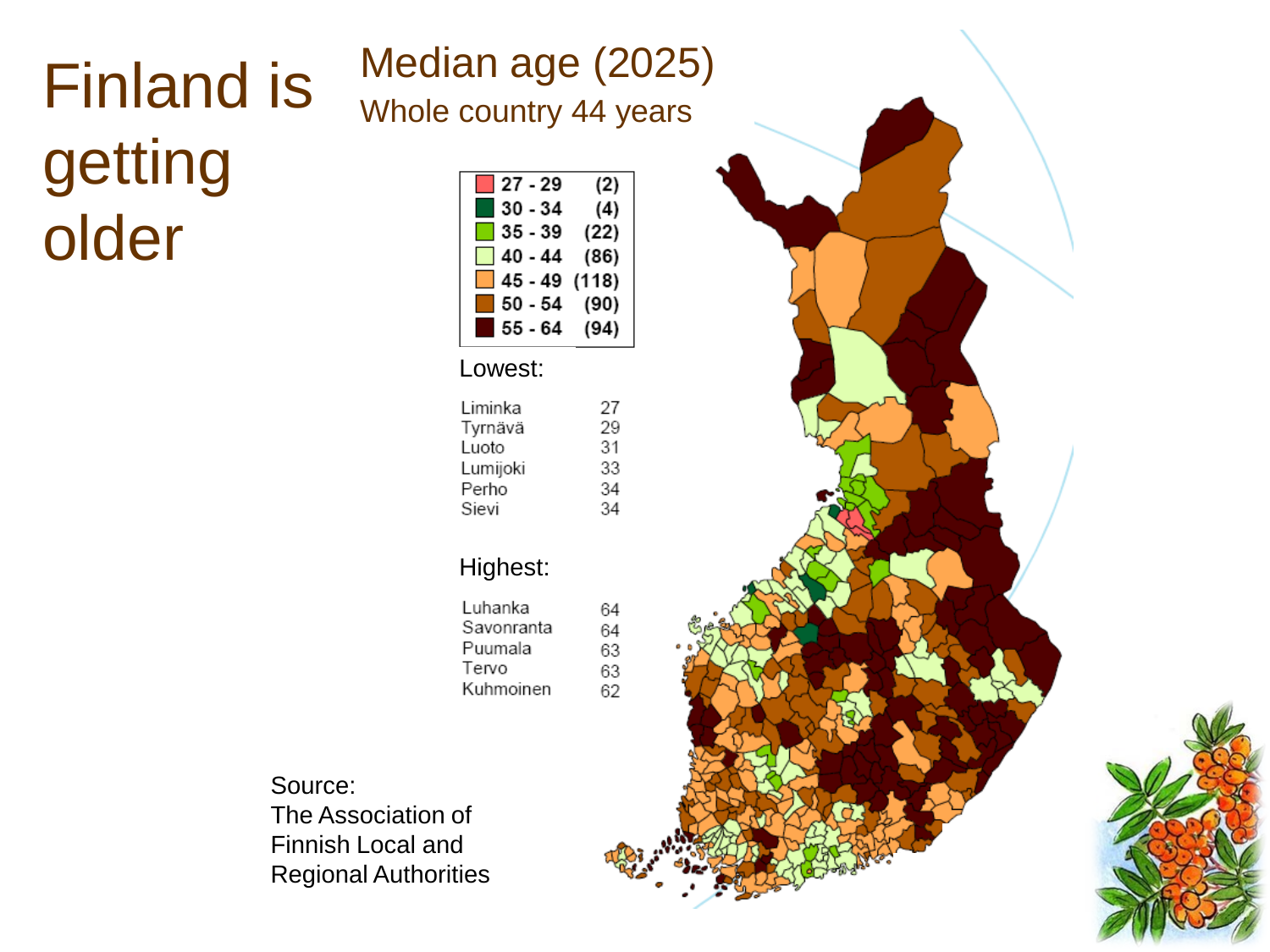#### **Towns in ruralareaswith**

• long distances

- ageing and decreasingpopulation
- the post-WWII Baby boom generation retiring
- internal migration problems

Who pays: state or local authorities?

The demand of social and health care services increases

The financial differences between rural towns and cities get bigger

The expenditure on social services weakens the possibilities to finance other services

Local authorities can take care only of the most important statutory services

> Conditions for free markets and profitable entrepreneurship are limited because of long distances and low income level

The public sector cannot take care of many important daily welfare services

Local authorities cannot offer enough help and services to the citizens

The spiral of increasing costs: the citizens need heavier and more expensive services earlier, if there are less preventive services

Provision of constitutional legal services and rights is not possible without financial assistance from public sector

**The "roughcircle" of provision of services in ruralareas in Finland**

Voluntary work on In taking care of services that require regularity and persistence also the 3rd sector needs hired personnel Producing services hired personn<br>hy short term and money

the 3rd sector or in the neighbourhood is not the answer to regular and persistent services

3<sup>rd</sup> sector doesn't have resources either: not enough active members and not enough money

> The importance of the traditional and voluntary 3rd sector is recognized and valued: activity, social life, social capital, social participation, sense of the community

Many services and daily help depend on the 3rd sector, relatives and neighbourhood

> Family and relatives live often far away, no tradition of family care any more

**HELSINGIN YLIOPISTO HELSINGFORS UNIVERSITET** 

by short term project or employment funding is questionable

*Research on the 3rd sector in rural towns and municipalities*

Can state aid be paid according to competition laws?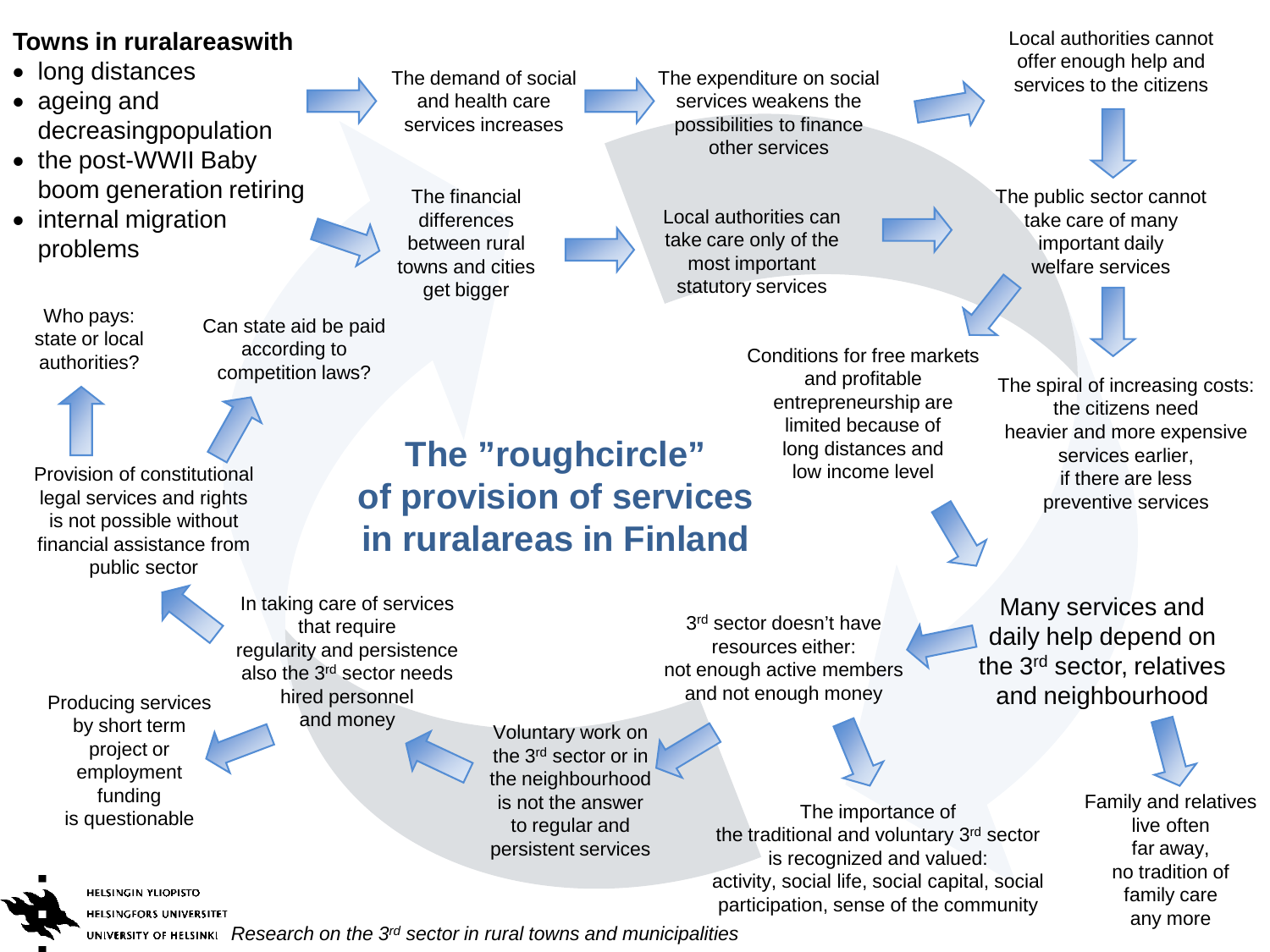# Case Suomussalmi, Kainuu



### Suomut ry – cooperation between associations and local authorities

•Suomut ry helps the small associations in the paper work

•year 2008:

232 employment contracts 1.277.402 € salaries

The need of help and

- service
- especiallyelderly peopleliving at homes

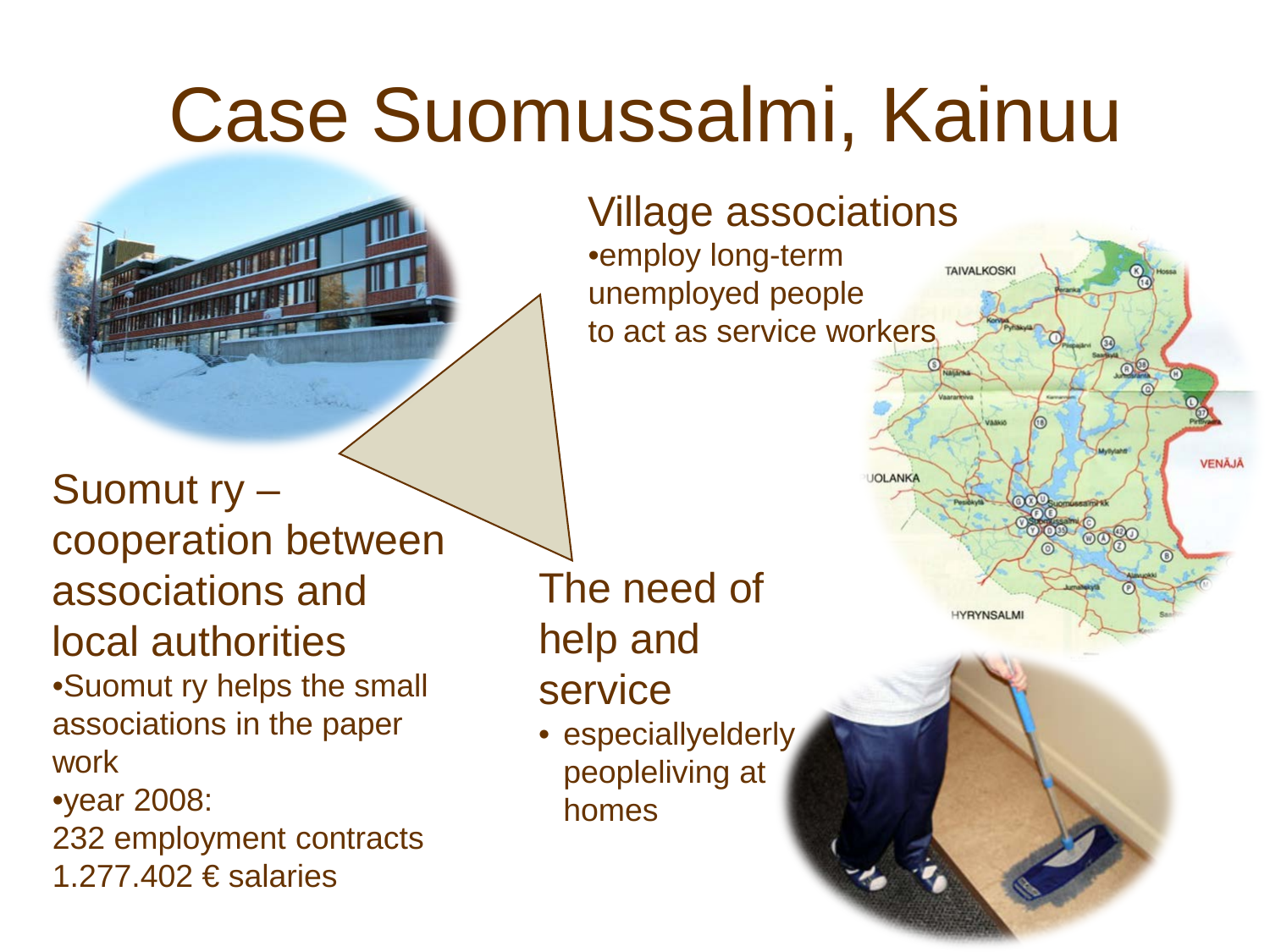Silva Tedre, Ph.D., University of Eastern Finland:

*"In Finland the responsibility of public old age care relies on municipalities.* 

*Public policies do not recognize varieties and special features of areas in municipalities.* 

*Rural policies ignore age when discussing the development of rural areas. More interaction between age policy, social policy and rural policy is needed."*